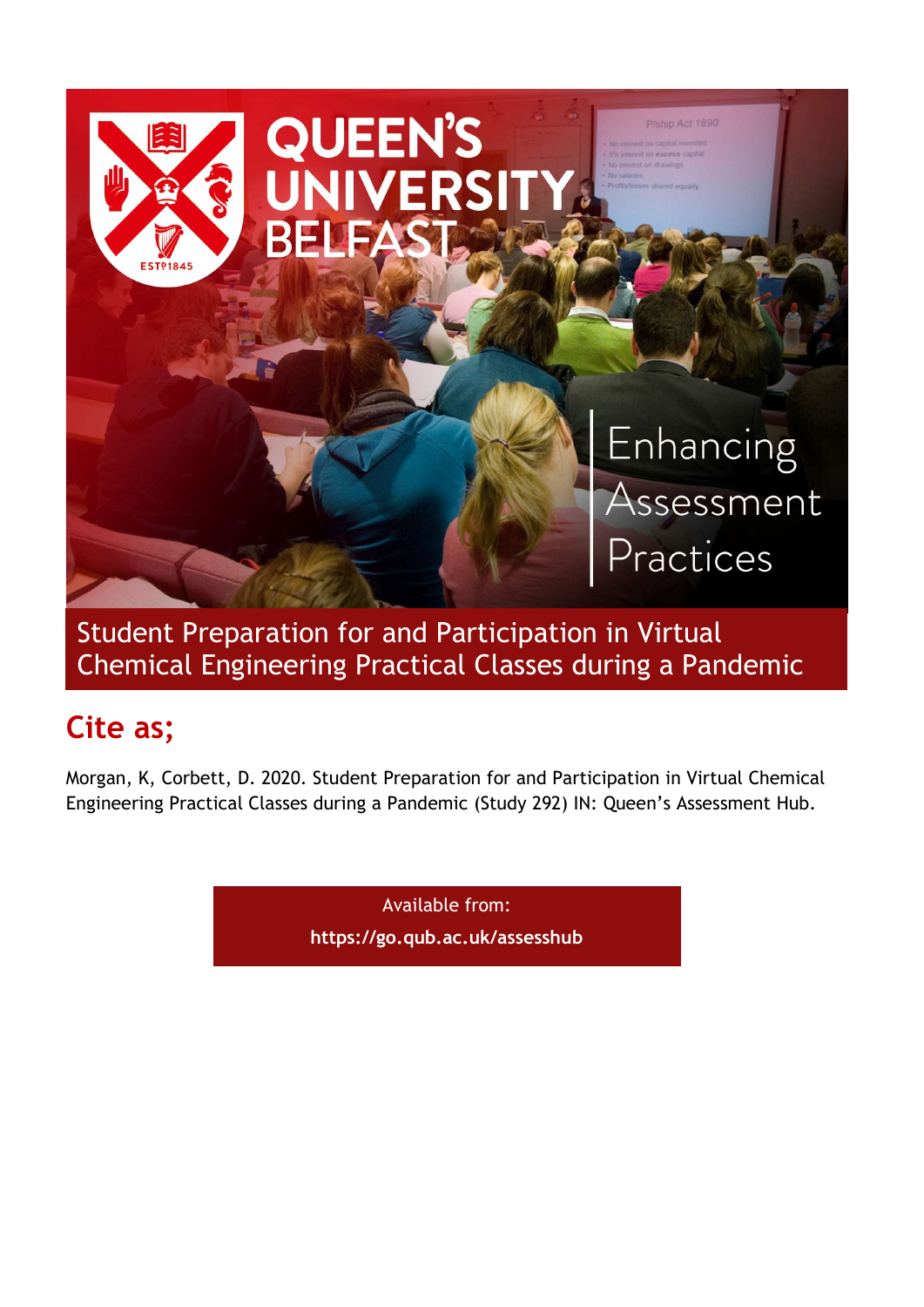# Description | What was done?

The continued delivery of practical classes during the pandemic was considered according to Bloom's Taxonomy of Educational Objectives (Bloom, 1956). The provision of the practical classes via remote online resources when necessary still need to build up the cognitive levels as described by Bloom. The lowest level (i.e. Knowing) can be achieved via some of the questions of a pre-lab assignment as these can focus on recalling facts of the Procedure and Risk Assessment. The highest level (i.e. Evaluation) is achieved through the Post-lab assignments which encourages students to consider the procedure, the instrumentation and the data and critically evaluate in terms of expected trends, anomalous results and possible causes of error combined with remedial improvements that could be made. It is therefore necessary that any content that is positioned between Pre- and Post-Lab, whether the traditional in person practical or the alternative remote option with instructional video combined with a live online Q&A session with a teaching assistant, must bring students through the other cognitive levels. Ethical approval for the conducting a survey of the students involved was sought from the Faculty of Engineering and Physical Sciences Ethics Committee.

### Motivation and Aims

In the context of replacing the in person Practical Classes with remote alternatives during the Covid-19 pandemic, Fink's taxonomy (Fink, 2013) was also consulted. The alternative provision took on the guise of flipped classroom sessions which had to be designed cognizant of learning how to learn, foundation knowledge, application, and integration (Fink, 2013). This format encouraged students to complete their Pre-Lab as normal (after studying Risk Assessment and Procedure) before watching a short instructional/familiarization video (available in Module resources of Canvas) which demonstrated the procedure and the apparatus used. Students were also provided with sample data sets and Post-Lab assignments with detailed specifications which were accompanied with a grading Rubric, which is an important aspect of transparency of assessment (Bennett and Wilson, 2009). Students were expected to engage with these additional resources before joining a live, online, small group tutorial style session led by teaching assistants (which were also observed by the authors). The purpose of these sessions was to be engaging, offering students an opportunity to seek any clarifications while also given the opportunity to direct and interrogate student understanding; this was achieved by TAs asking questions regarding the procedures, theories and wider applications of relevant technologies.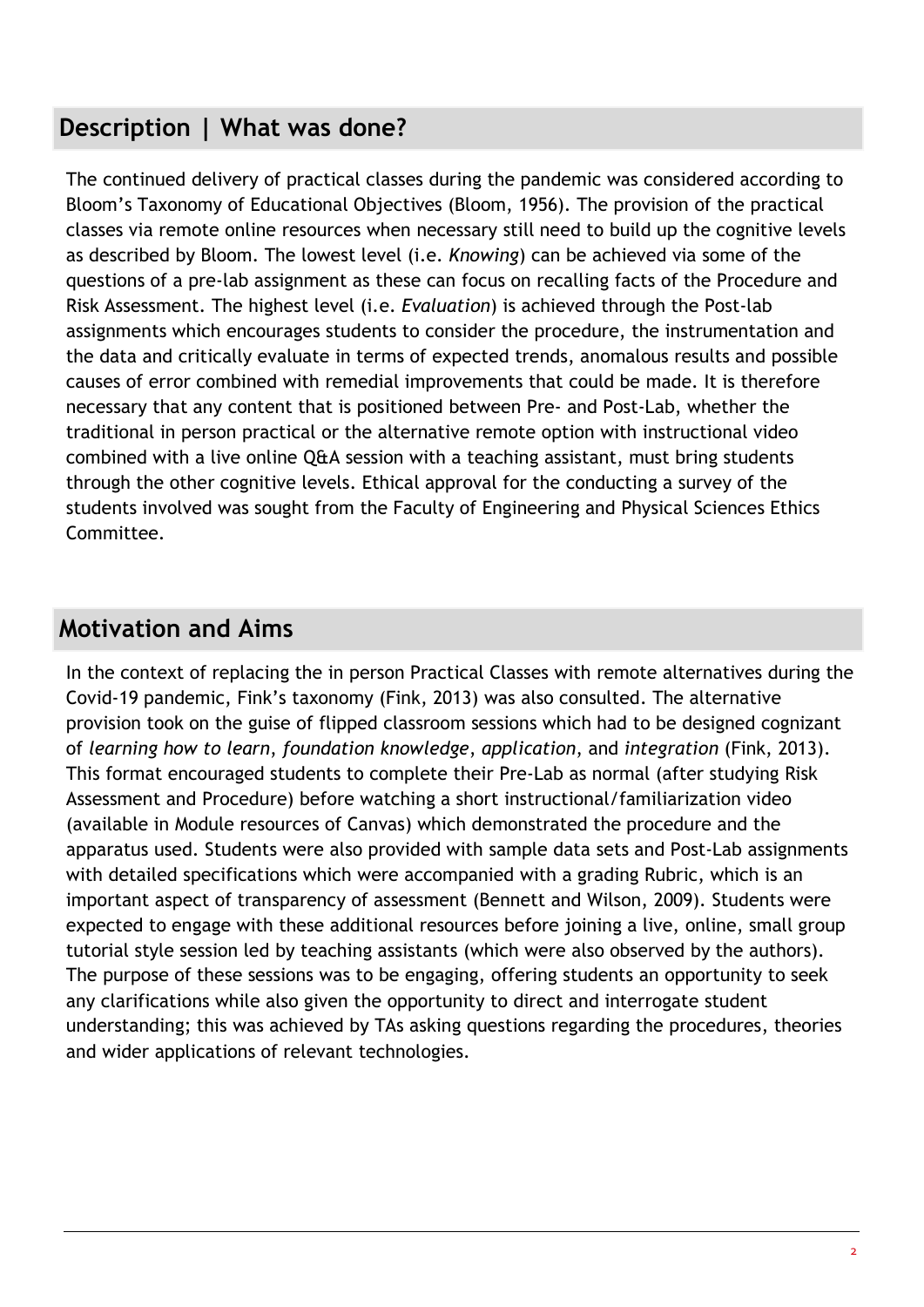# Methodology

For student performance, grade data was extracted from Canvas gradebook and no identifiable data was used. This data was processed to determine average grades and standard deviations.

Student perceptions were also obtained via a voluntary, anonymous survey after the students had completed at least one cycle (i.e. two virtual practical classes). Ethical Approval for this survey was obtained from the Research Ethics Committee of the Engineering and Physical Sciences Faculty at Queen's University Belfast (Ref: EPS 21\_83). Predominantly these questions were 5-point Likert scales, though a small number of open ended questions were also employed, allowing students to provide information on what the most useful/enjoyable part was as well as identify areas for improvement. There was also a question which allowed students to identify what content (if any) should be retained to aid their learning in the future when in person Practical Classes could return.

### Successes | Challenges | Lessons Learned

The results from the Pre-Lab assignments using the format reporting in Figure 1 (nominally Semester 1) is reported below in Figure 3. The mean score for Semester 1 was 61.39% with a standard deviation of 12.72%.

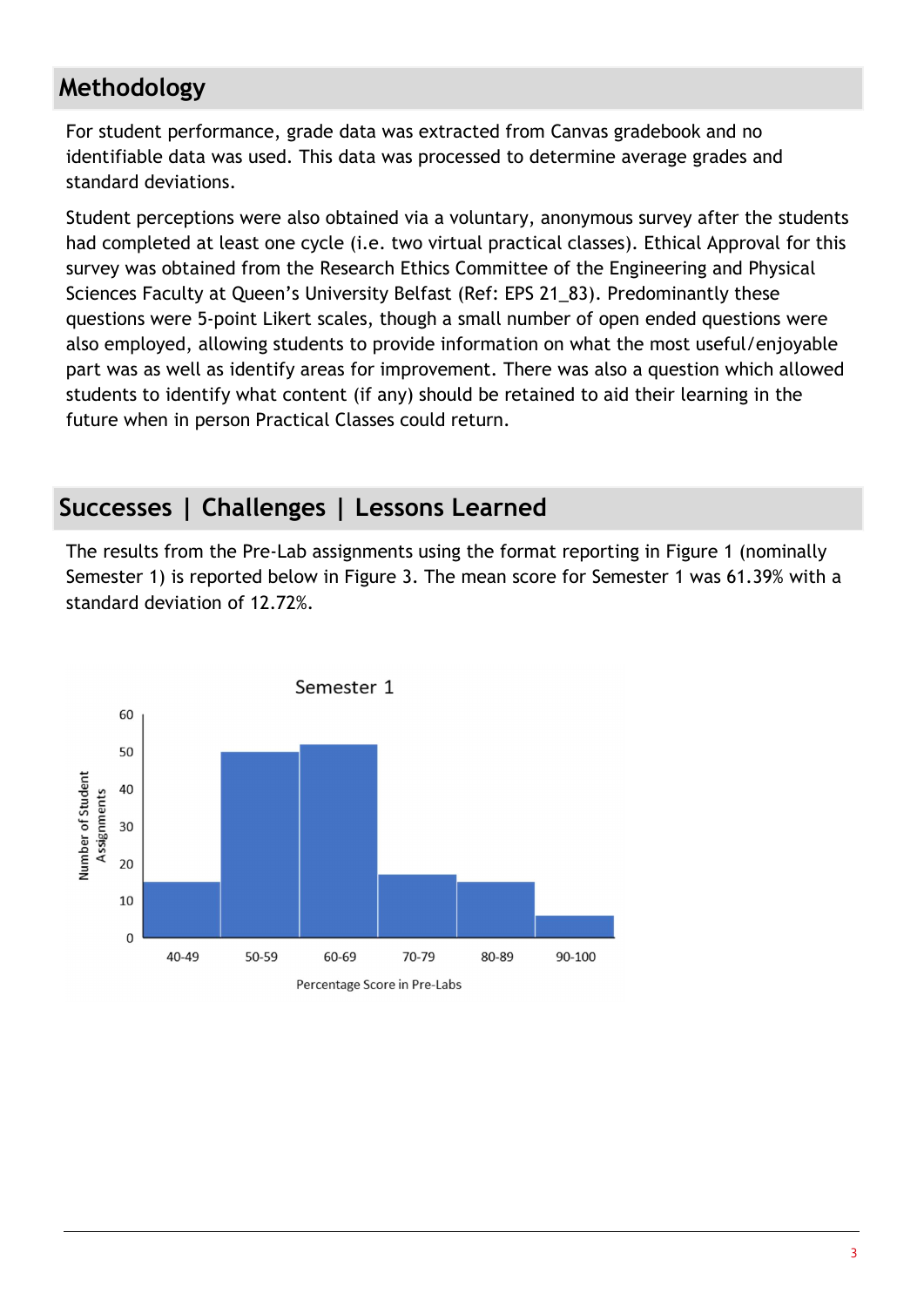



Figure 4: Grades for Pre-Lab Assignments in Semester 2

The grades for the students for pre-lab assignments in Semester 2 are reported in Figure 4. The mean score for Semester 2 was 89.81% with a standard deviation of 12.62%. It is interesting that while the mean score increased from Semester 1, the standard deviation has only decreased slightly (by ~0.1%). This indicates that between both data sets that there is very little difference in the variation of each grade with respect to the mean. This provides some confidence in the robustness of the new assignments in that there is still a similar spread of grades and that there is still an opportunity to differentiate student performance.

The higher grades are a reflection of improved student preparedness for the practical classes. As such, this should then provide the opportunity for students and academics to ask more applied and probing questions during the practical classes and therefore deepen the understanding of the subject matter.

Students were asked to evaluate the new online provision by means of an anonymous survey, with a question directly related to each of the components: pre-lab, instructional video and live Q&A session with a Teaching Assistant (Demonstrator).

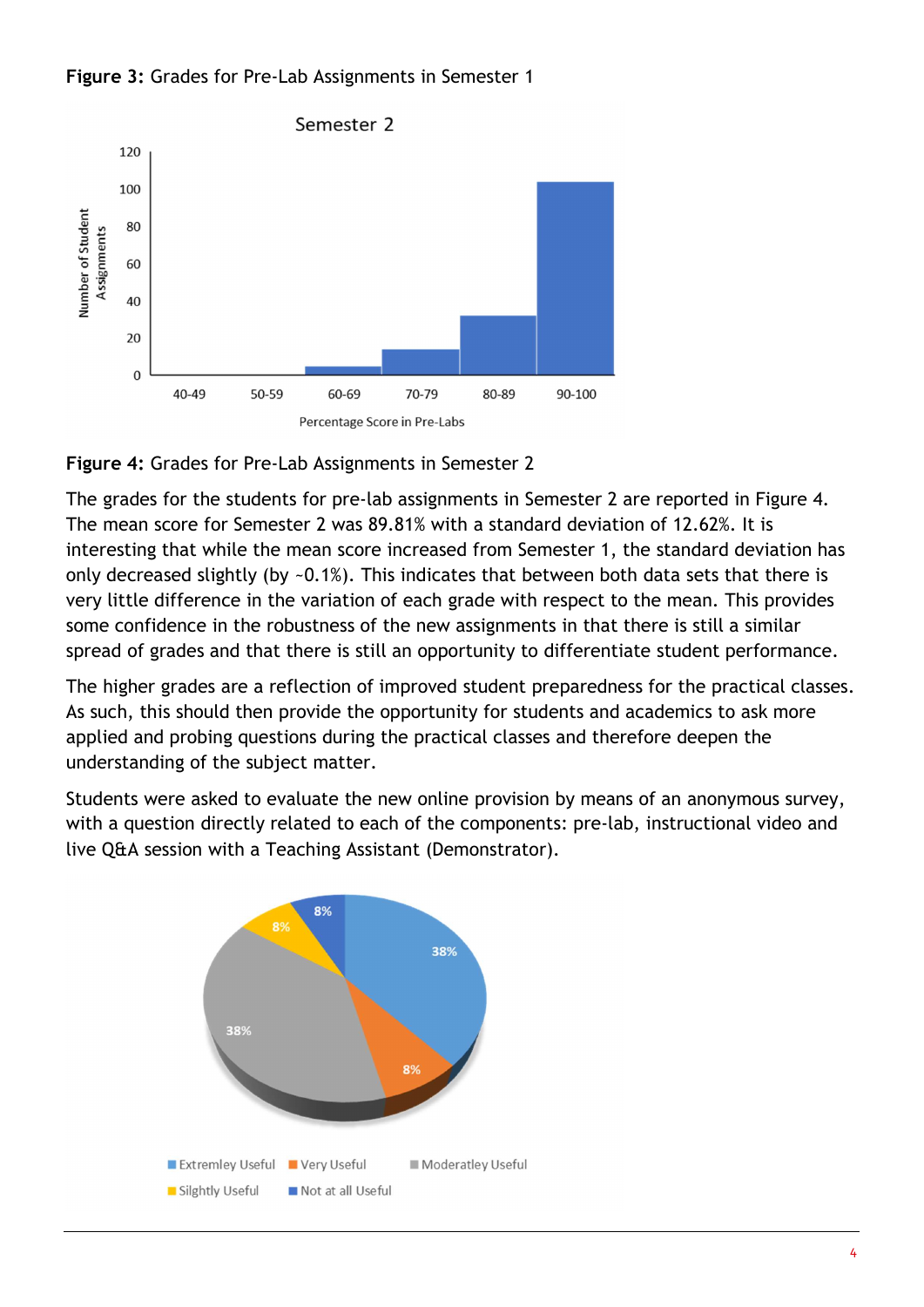Figure 5 reports the responses to the question on the contribution of the pre-lab activity to the student knowledge. From this it is clear that most of the students found the online prelab to be at least a moderately useful contribution to their knowledge.



Figure 6: Evaluation of contribution of instructional videos to student knowledge

Figure 6 reports the responses to the question on the contribution of the instructional videos to the student knowledge. From this most of the students found the instructional video to be at least a moderately useful contribution to their knowledge and overall the contribution is somewhat similar to that of the pre-lab activities.



### Figure 7: Evaluation of contribution of instructional videos to student knowledge

Figure 7 reports the responses to the question on the contribution of the online synchronous Q&A sessions with a Teaching Assistant (Demonstrator) to the student knowledge. From this most of the students found the instructional video to be at least a very useful contribution to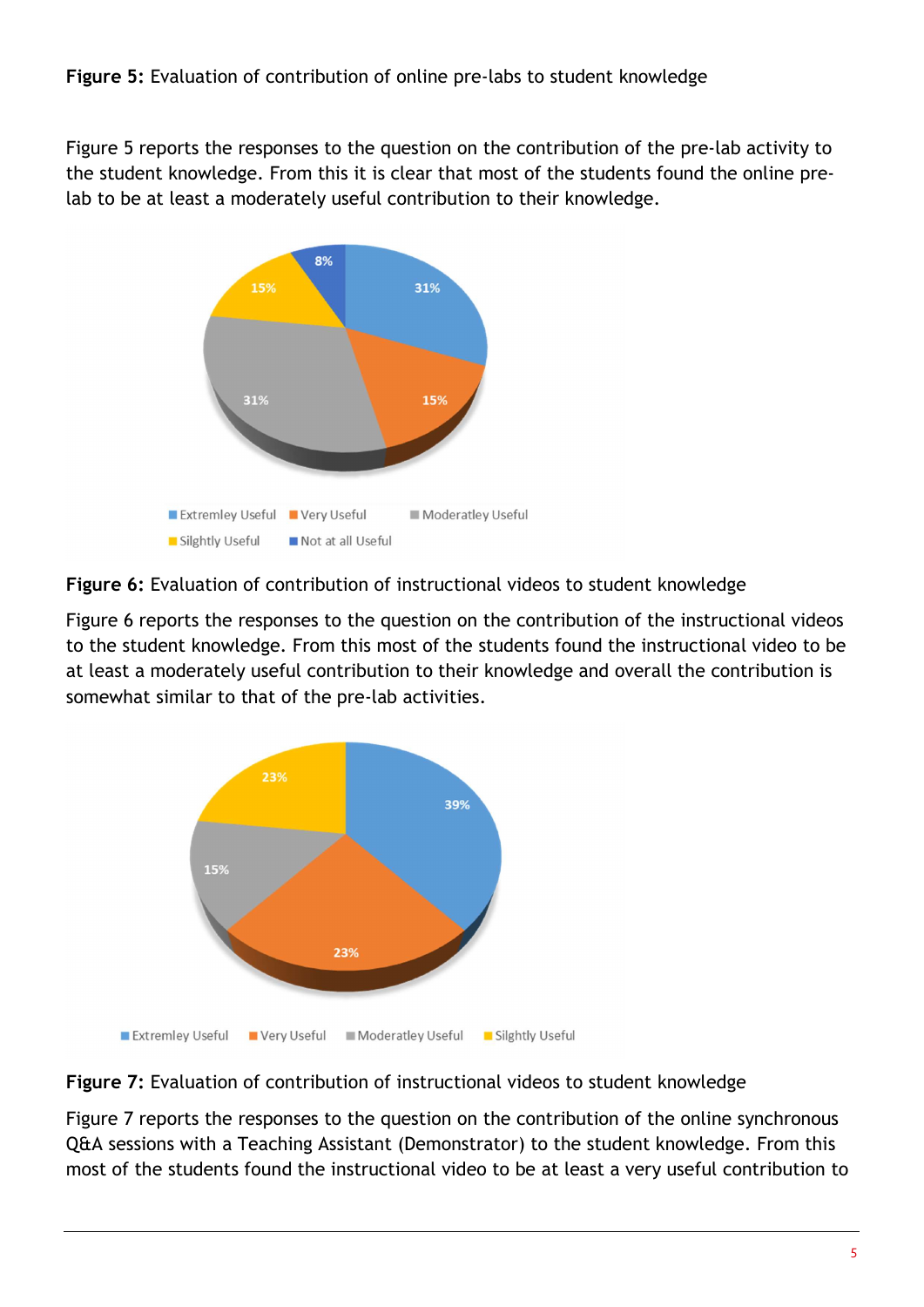their knowledge and overall the contribution of this provision is evaluated as higher than that of the other two components.



#### Figure 8: Retention of online resources once Face to Face Teaching Returns

Students were also asked to evaluate which of these components (if any) they would like to see retained, even once face-to-face undergraduate laboratory classes would return, and the results of this are reported in Figure 8. It was observed that the students are largely in favour of the retention of each of these components, albeit to varying degrees. The outcomes of this will be maintaining an updating the current online pre-lab activities while also retaining the online instructional videos to enable familiarization with apparatus and techniques prior to use.

The students also had an opportunity to respond to two open ended questions; one on concerning what was most useful and one on what improvements can be made. The responses to these can be found below. Largely these comments were favorable and there is certainly some useful comment; though some of the perennial issues of timetabling out of sync with the teaching content; this occurs in normal years due to limited equipment meaning that experiments are done on rotation and so some students may not have had lectures on the theory, though they are provided with sufficient background material to still complete the experiment. It is of note that some of the positive comments also contradict the negative ones but this is understandable since the process is always subjective and students' personal experience and interpretation of content will always vary. Unfortunately there seems some disconnect from intended outcomes in that some students expect more in terms of "practical" skills or more use of equipment; given many chemical engineering experiments are modifying settings and observing readings there is not often much more to it than that and so the major focus is data handling, interpretation/analysis and communication. It is possible this has originated with Level 1 students still so far unfamiliar with that distinction between Chemical Engineering Experiments and those in Chemistry (which are by nature much more hands on). It is still good that such concerns are raised as it indicates that those outcomes need to be spelled out more. It is also an indication that other, more hands on experiments/practical skills content be considered such as the ability to change oil and seals of a simple pump or the leak detection in a compressed air system. These were already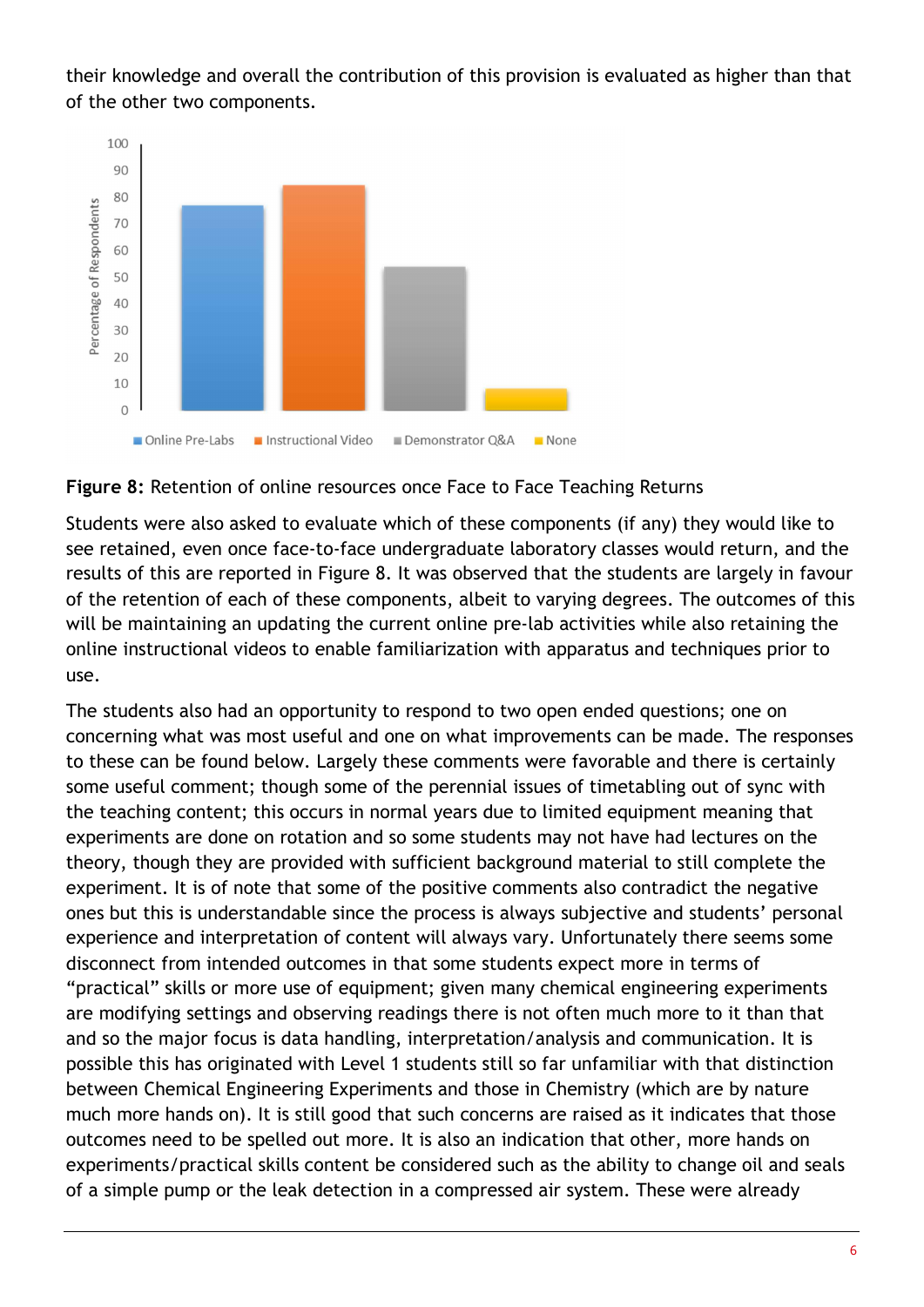considerations prior to the pandemic but the nature of these comments reinforces the need to improve the student perception of practical skills.

Reponses to "What did you find most useful or enjoyable about the virtual practical classes?"

They can be done at home

The online q&a

I feel all the elements of the virtual practicals work well

The teams sessions with the demonstrator were very useful. The demonstrators went into more detail in these online sessions than they sometimes did in person. This helped my understanding of the experiments greatly.

#### none

I think the instructional videos were very informative in being able to picture what is happening, especially when we cannot carry out the lab in person. Although if this is continued I feel they will still be very helpful as they aid in understanding the lab manual before carrying out the lab.

The instructional videos were useful for referring back to when completing the postlab report. I believe they would be useful on canvas whenever in person practical classes return.

I found them lacking compared to physical practical classes in both understanding the topic the practical wants to reinforce, and the ability to talk to tutors face to face and query them is a much superior option.

The discussion in the q  $\alpha$  a sessions made the postlabs much easier as I knew exactly what I needed to do

### Reponses to "What could be improved about the virtual practical classes?"

The preparateory videos could be more detailed

Providing a more detailed description of the analysis that should be included in the post lab. Given that a post lab could be submitted before learning information about that topic in class time not discussing everything to be analysed is handicapping students who submit work early.